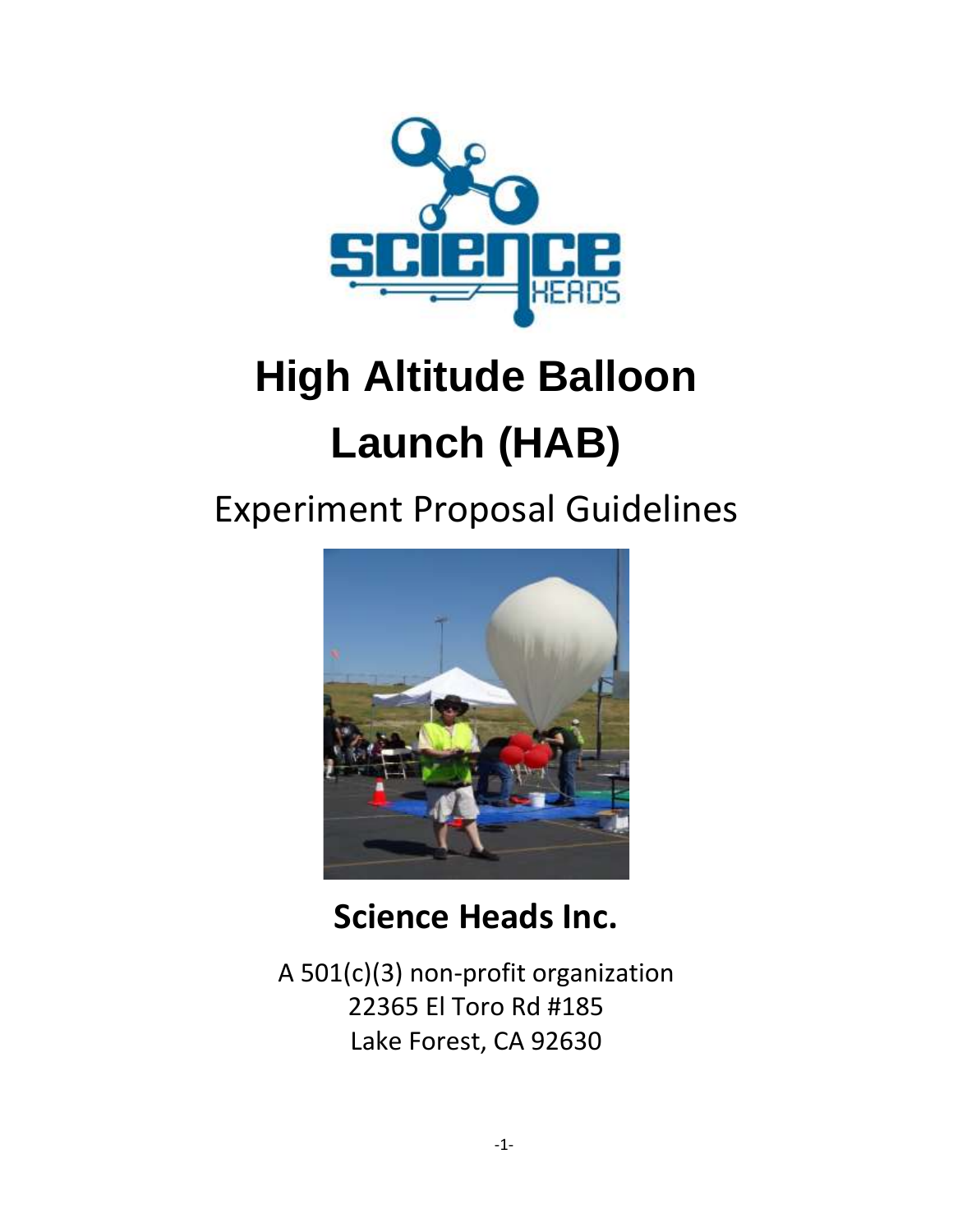## **Table of Contents**

|                 | Page |
|-----------------|------|
| 1               |      |
| 2.              |      |
| 3.              |      |
| 4.              |      |
|                 |      |
|                 |      |
|                 |      |
|                 |      |
| 5.              |      |
|                 |      |
| 6.              |      |
| 7.              |      |
| 8.              |      |
| 9.              |      |
| 10.             |      |
| 11 <sub>1</sub> |      |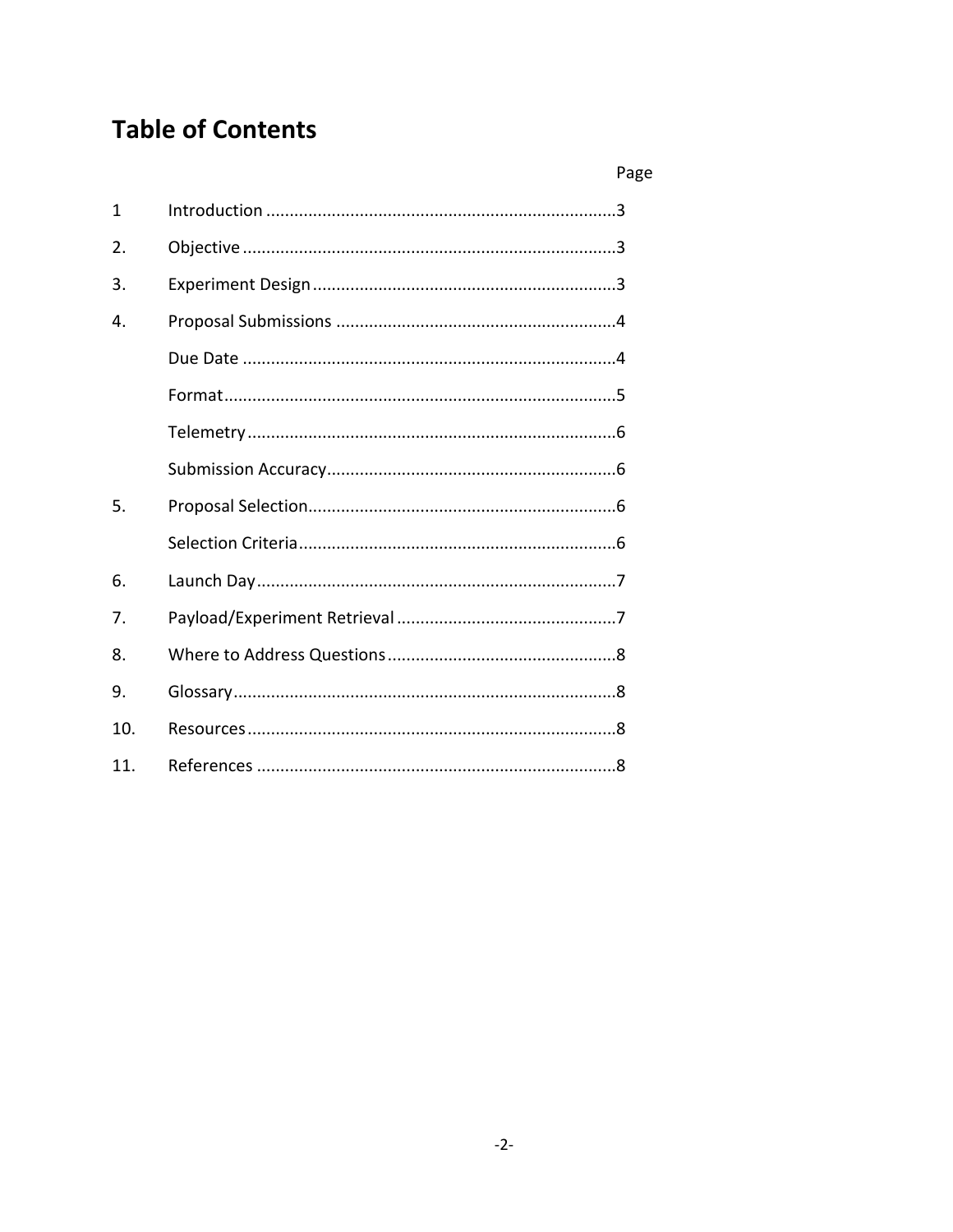## **1. Introduction**

 Science Heads Inc. is a Lake Forest California based non-profit whose mission is to support STEM education and raise science literacy in our local communities.

 The High-Altitude Balloon (HAB) / STEM program is an on-going program designed to give Middle and High School students real experience designing, carrying out and evaluating the results of scientific experiments. The payload of each HAB carries student designed experiments to the edge of space where the atmosphere is extremely thin, temperatures very cold and the level of solar radiation is similar to the surface of Mars.

 The cost of launching the HAB is being financed with donations given to Science Heads. Schools that submit experiment proposals should be prepared to cover the cost of their own experiments (typically less than \$50).

## **2. Objective**

 The objective of the HAB / STEM program is to give students the opportunity to apply what they have learned about the "scientific method" by documenting and carrying out an experiment of their own design. Experiments from all scientific fields of study will be considered as long as they are appropriate for the environmental conditions expected at the upper atmosphere and meet the requirements listed in this document.

## **3. Experiment Design**

 There are a number of limitations of the launch that will affect the design of experiments including:

- a. Number of experimental slots in the payload: 5 6.
- b. Weight allocated for each experiment slot: <=1 lb.
- d. Excluded Items: Hazardous, explosive, radioactive materials and live animals.
- e. Environmental Conditions: Experiments should be designed to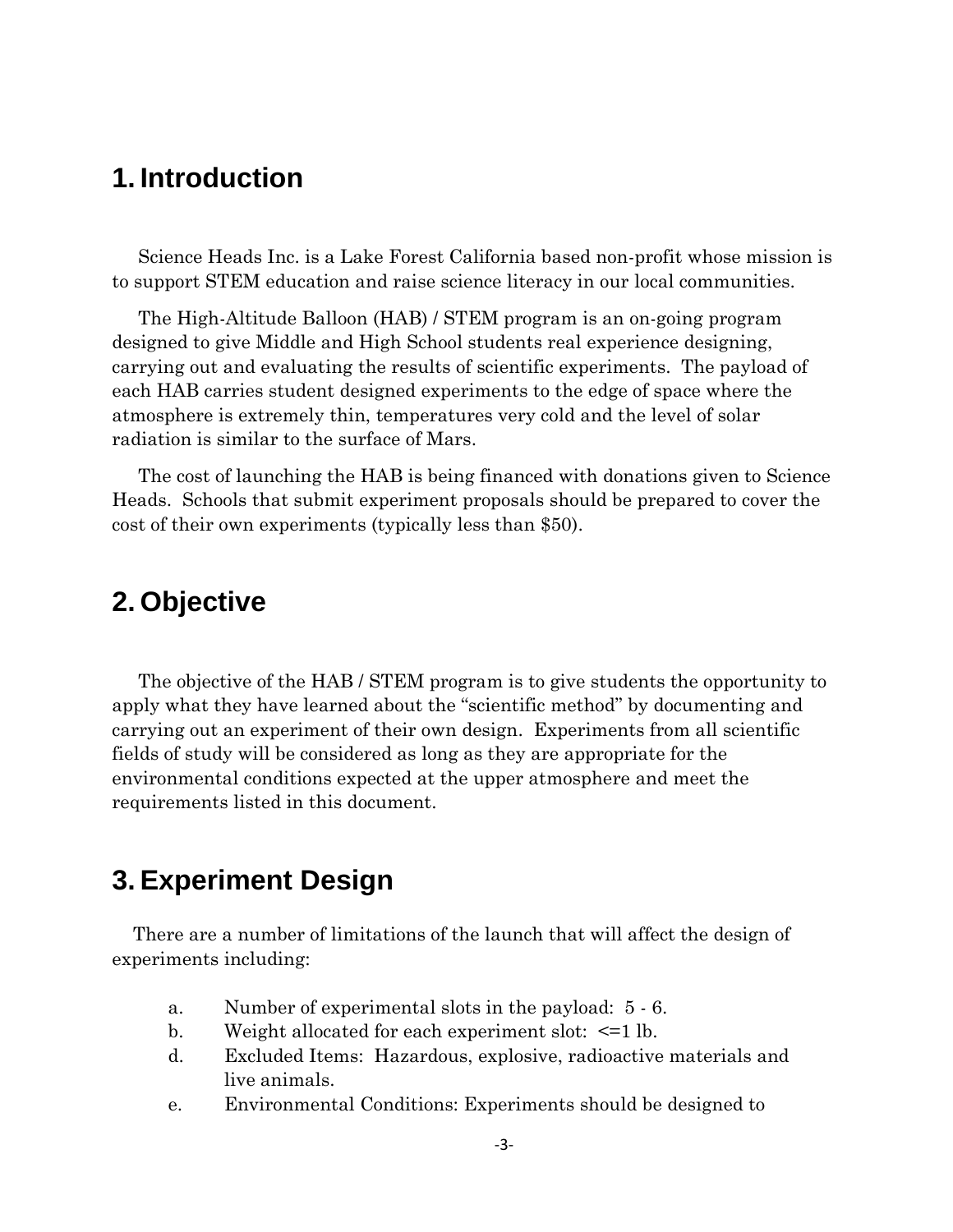withstand typical conditions at 100,000 feet in altitude which include:

Atmospheric Pressure: ~ 0.162 psia

Temperature: -50 degrees F

Galactic radiation exposure: > 8.85 microsieverts (60,000 feet for  $1$  hour)<sup>1</sup>

UV radiation:  $30x$  greater than at the Earth's surface<sup>2</sup>

f. Take into account that recovery/retrieval of the experiments from the landing site may take 48 – 72 hours.

#### **Experiments Must:**

- 1. Be delivered pre-packaged, assembled and "ready to fly". Packaging must be approved by Science Heads. Acceptable packaging includes envelopes, cardboard boxes and sheets of cardboard or foamboard enclosed in plastic. A pre-approved zip lock bag with a cardboard insert will be provided for your optional use.
- 2. Fit within the following dimensions: 6 in x 6 in x 1.25 in.
- 3. Be self-powered (e.g. include batteries, solar panel etc.) if needed for the experiment. Please note that most batteries do not function well at very low temperatures and may need an external heat source ( e.g., hand warmer) to operate as intended.
- 4. Liquids must be contained in leak proof containers so as to not contaminate other experiments.
- 5. Sensors, power sources or other parts which are intended to be mounted on the exterior of the payload must be pre-approved by Science Heads. Exterior space is limited to 1 or 2 experiments.

## **4. Proposal Submissions**

#### **Due Date: October 15th, 2021**

- A) Proposals will be accepted until 5:00 pm PT.
- B) Proposals can be either submitted electronically as Microsoft Word, PowerPoint or PDF files via e-mail, - or sent on thumb drive or CDROM to the following mailing address:

#### **e-submissions:**

Richard@scienceheads.org (Use "HAB4 Experiment Proposal" in the subject the line)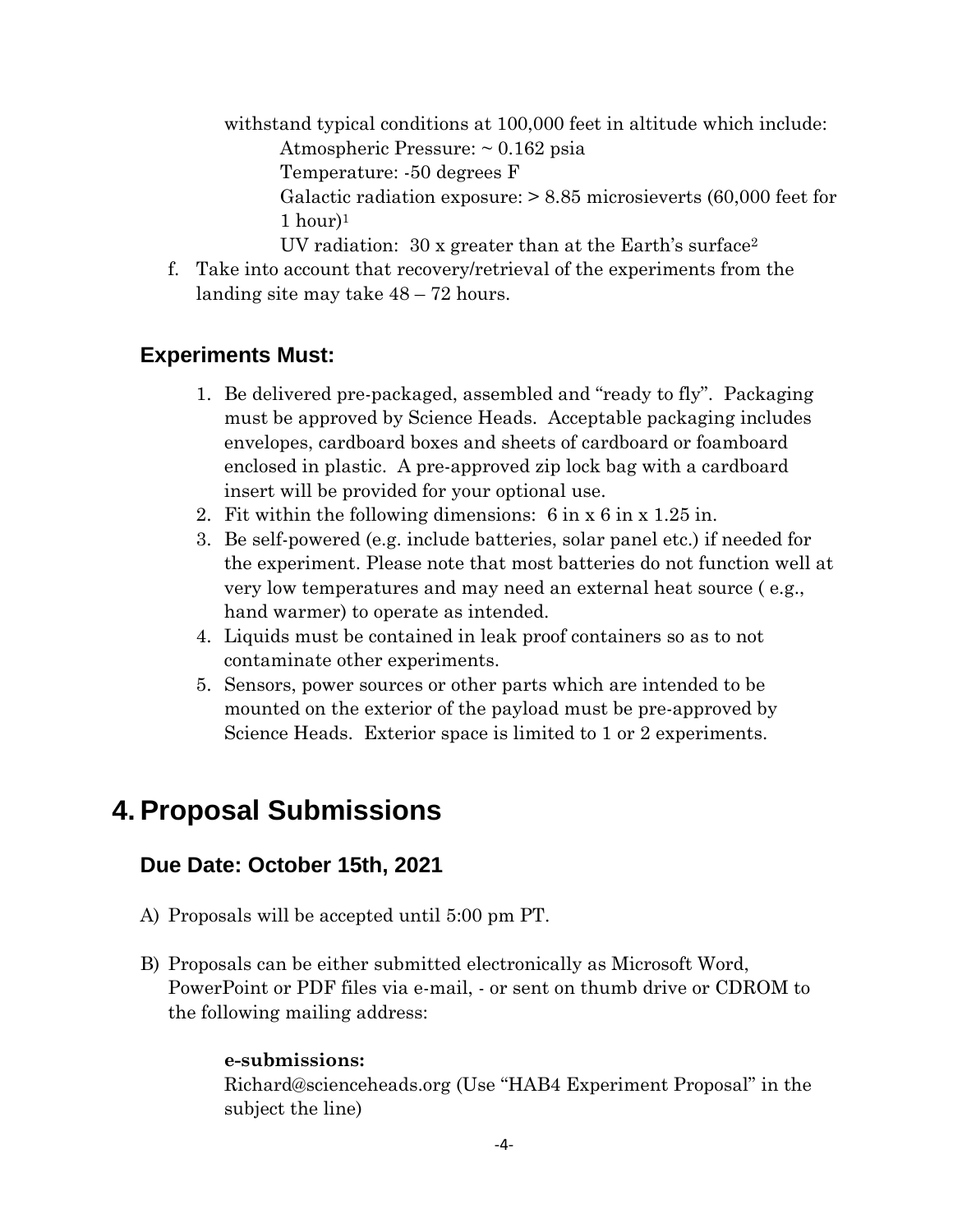#### **Mailing address:**

HAB4 Experiment Proposal, c/o Science Heads, 22365 El Toro Rd #185, Lake Forest CA 92630

- C) All proposals must be submitted and sponsored by an adult on the behalf of the student experimenters.
- D) The experiment proposals should be developed with the help of an adult educator/mentor.
- E) Collaboration between students is encouraged.
- F) Proposals should be limited to no more than 6 pages in length

#### **Format**

#### **The following information is required on the first page of the experiment proposal:**

- Title of proposal.
- Name of educator/mentor sponsoring the experiment.
- Grade level of the student/group submitting the proposal.
- The number of students in the group.
- School name and postal address.
- Educator's contact phone number.
- Educator's contact email address.

#### **The following details must be provided on subsequent pages of the proposal:**

1*)* Subject of the experimental investigation.

2) Hypothesis of the expected outcome.

3) List of all materials to be used in the experiment (pre-flight, during flight and post flight).

4) Weight of each material/item to be included in the payload for the experiment.

5) List of the dependent and independent variables.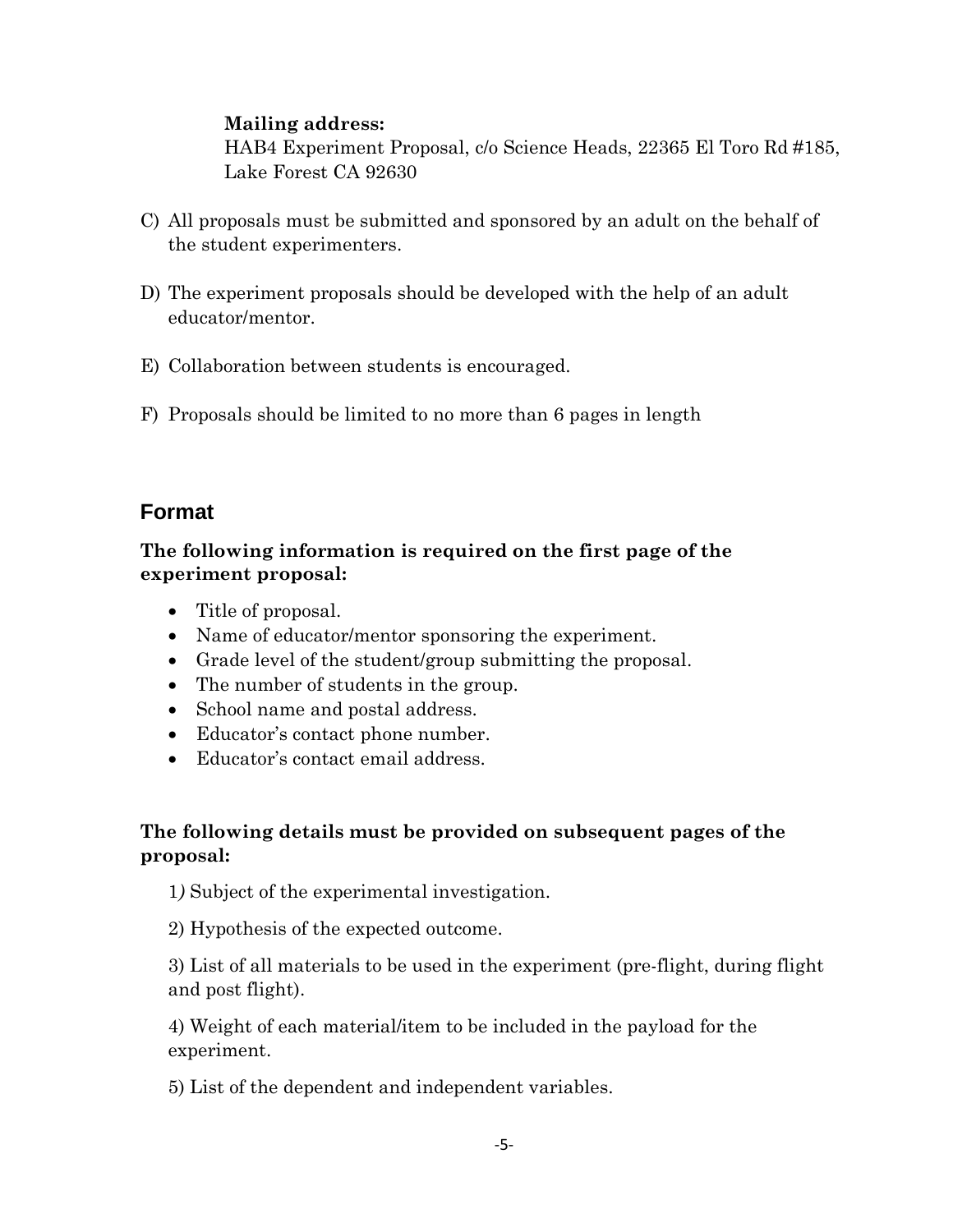6) References supporting hypothesis and design.

#### **Telemetry**

 Installed in the HAB payload will be an APRS transmitter and GoPro camera(s). The transmitter will provide internal payload temperature, pressure, altitude, and GPS coordinates at 1 minute intervals during the flight. The GoPro camera will capture a video looking out horizontally from the payload during the entire flight. Science Heads will collect and make this data available post flight to all experiment groups for incorporation into their data sets.

Any additional measurements needed for the submitted experiments must be provided for in the design of the experiment (e.g. UV exposure, external temperature etc.)

#### **Submission Accuracy**

 By submitting an experiment proposal, the adult sponsor is certifying that all proposal data submitted is accurate. Experiments that are selected but later found to vary significantly from the submitted proposal may be excluded from the flight payload at the discretion of Science Heads.

### **5. Proposal Selection**

 It is expected that 5 or 6 experiments will be selected from the submission pool. If space and weight allow - additional experiments may be included.

 A committee of professional scientists, engineers and educators will evaluate the submitted experiment proposals. The committee will notify winning submitters at least 2 weeks before the planned launch.

#### **The criteria for acceptance include:**

- a) Design and objective of the experiment.
- b) Application of a Scientific Method.
- c) Compatibility with HAB requirements/limitations.
- d) Completeness of the proposal.
- e) Likelihood that the experiment will produce intended results.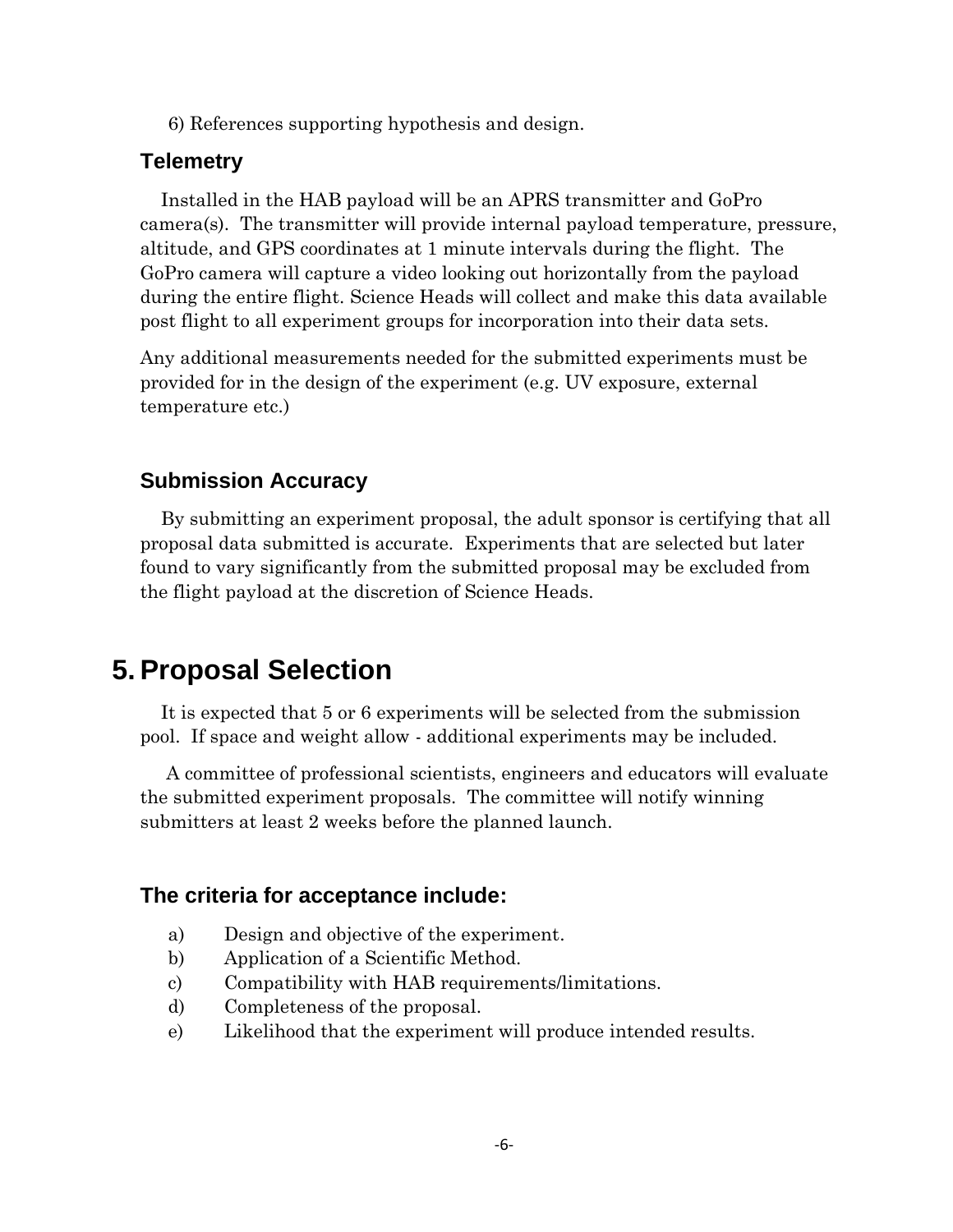## **6. Launch Day – Saturday, November 13th, 2021**

 The HAB and its payload will be launched from a site open to the public in Orange County. The launch is planned to take place around 10 am on Saturday November 13th, 2021. The HAB is expected to reach an altitude of 100,000 feet and the flight is expected to last 2 - 3 hours. It may take 48 hours or more to recover the payload and experiments.

 The launch date, time and location are subject to change based upon weather, regulatory approvals and other factors.

 Schools are encouraged to invite their students, parents and supporters to witness the launch and support their experiment teams. The student teams are also encouraged to make posters and bring display materials describing their experiments. Table space will be provided.

 Witnessing the launch and monitoring the recovery process is fun for people of all ages. Science Heads will be advertising the event to the public as a free family-oriented STEM education event.

### **7. Payload/Experiment Retrieval**

 Science Heads volunteers will do their best to retrieve the HAB payload. Considering that the payload may land tens of miles from the launch site possibly on private property, the roof of buildings, or get snared in trees etc. – it may take several days to retrieve the payload and return your experiments.

 On the day of the launch several volunteers will fan out in chase vehicles in directions consistent with the projected flight and landing profile. HAM operators will use amateur radios in these vehicles to communicate with the HAB Operations Center at the launch site. The APRS transmitter aboard the payload will transmit the HAB's GPS coordinates to the command center and this information will be relayed to the chase teams.

 There is a very real possibility that the payload will not be retrieved. Experimenters should understand that it is possible that their experiment may be lost or damaged. Science Heads is not responsible for any lost or damaged experiments.

 Credit for the launch and HAB project should be made to "Science Heads Inc., a 501(c)(3) non-profit based in Lake Forest California" in articles that you submit for publication about your experiment.